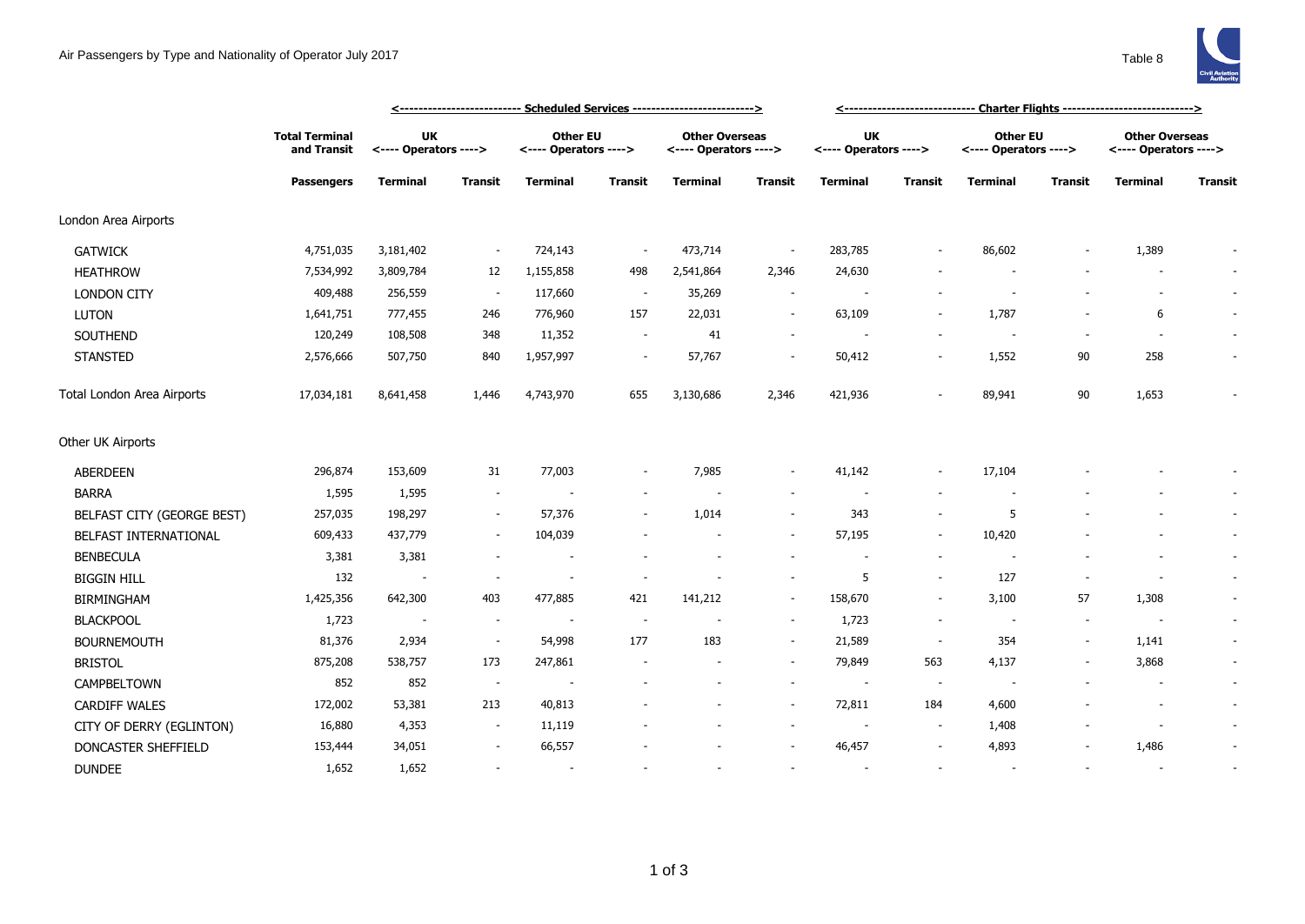

|                                       |                                      | <u> &lt;--------------------------- Scheduled Services --------------------------&gt;</u> |                          |                                          |                |                                                |                          | <u>&lt;------------------------------  Charter Flights ----------------------------&gt;</u> |                          |                                          |                          |                                                |                |
|---------------------------------------|--------------------------------------|-------------------------------------------------------------------------------------------|--------------------------|------------------------------------------|----------------|------------------------------------------------|--------------------------|---------------------------------------------------------------------------------------------|--------------------------|------------------------------------------|--------------------------|------------------------------------------------|----------------|
|                                       | <b>Total Terminal</b><br>and Transit | <b>UK</b><br><---- Operators ---->                                                        |                          | <b>Other EU</b><br><---- Operators ----> |                | <b>Other Overseas</b><br><---- Operators ----> |                          | <b>UK</b><br><---- Operators ---->                                                          |                          | <b>Other EU</b><br><---- Operators ----> |                          | <b>Other Overseas</b><br><---- Operators ----> |                |
|                                       | <b>Passengers</b>                    | <b>Terminal</b>                                                                           | <b>Transit</b>           | <b>Terminal</b>                          | <b>Transit</b> | <b>Terminal</b>                                | <b>Transit</b>           | <b>Terminal</b>                                                                             | <b>Transit</b>           | <b>Terminal</b>                          | <b>Transit</b>           | <b>Terminal</b>                                | <b>Transit</b> |
| Other UK Airports                     |                                      |                                                                                           |                          |                                          |                |                                                |                          |                                                                                             |                          |                                          |                          |                                                |                |
| <b>DURHAM TEES VALLEY</b>             | 11,046                               | 2,533                                                                                     | 99                       | 8,247                                    |                |                                                | $\overline{\phantom{a}}$ | 76                                                                                          |                          | 91                                       |                          |                                                |                |
| <b>EAST MIDLANDS</b><br>INTERNATIONAL | 588,060                              | 238,235                                                                                   | $\overline{\phantom{a}}$ | 276,856                                  |                |                                                | $\overline{\phantom{a}}$ | 68,013                                                                                      | 177                      | 4,779                                    |                          |                                                |                |
| <b>EDINBURGH</b>                      | 1,411,651                            | 749,021                                                                                   | 211                      | 522,389                                  |                | 104,940                                        | $\sim$                   | 27,484                                                                                      | $\overline{\phantom{a}}$ | 7,606                                    |                          |                                                |                |
| <b>EXETER</b>                         | 96,356                               | 68,758                                                                                    | $\sim$                   |                                          |                |                                                | $\overline{\phantom{a}}$ | 24,744                                                                                      | $\sim$                   | 1,543                                    | $\overline{\phantom{a}}$ | 1,311                                          |                |
| <b>GLASGOW</b>                        | 1,082,273                            | 565,008                                                                                   | 46                       | 221,992                                  | 158            | 107,108                                        | $\overline{\phantom{a}}$ | 173,449                                                                                     | $\overline{\phantom{a}}$ | 14,307                                   | 22                       | 183                                            |                |
| <b>HUMBERSIDE</b>                     | 18,257                               | 2,318                                                                                     | 9                        | 10,454                                   |                |                                                | $\overline{\phantom{a}}$ | 3,862                                                                                       | $\overline{\phantom{a}}$ | 1,614                                    |                          | $\overline{a}$                                 | $\sim$         |
| <b>INVERNESS</b>                      | 91,975                               | 81,069                                                                                    | 79                       | 9,946                                    |                |                                                | $\sim$                   | 20                                                                                          | $\sim$                   | 861                                      |                          | ٠                                              |                |
| <b>ISLAY</b>                          | 3,247                                | 3,224                                                                                     | 23                       |                                          |                |                                                |                          |                                                                                             |                          |                                          |                          |                                                |                |
| ISLES OF SCILLY (ST.MARYS)            | 11,284                               | 11,284                                                                                    | $\overline{\phantom{a}}$ |                                          |                |                                                |                          |                                                                                             |                          |                                          |                          |                                                | $\sim$         |
| KIRKWALL                              | 17,901                               | 16,598                                                                                    | 1,303                    |                                          |                |                                                |                          |                                                                                             |                          |                                          |                          |                                                |                |
| LANDS END (ST JUST)                   | 6,361                                | 6,311                                                                                     | 50                       |                                          |                |                                                | $\overline{\phantom{a}}$ |                                                                                             |                          |                                          |                          |                                                | $\sim$         |
| <b>LEEDS BRADFORD</b>                 | 503,321                              | 331,167                                                                                   | 135                      | 151,323                                  |                |                                                | $\overline{\phantom{a}}$ | 17,944                                                                                      | $\overline{\phantom{a}}$ | 2,752                                    |                          | $\overline{a}$                                 | $\sim$         |
| LERWICK (TINGWALL)                    | 593                                  | 593                                                                                       | $\sim$                   |                                          |                |                                                | $\sim$                   |                                                                                             | $\overline{\phantom{a}}$ |                                          |                          | $\overline{\phantom{a}}$                       |                |
| LIVERPOOL (JOHN LENNON)               | 492,388                              | 227,553                                                                                   | $\sim$                   | 258,434                                  | 536            |                                                | $\overline{\phantom{a}}$ | 4,935                                                                                       | $\sim$                   | 790                                      | $\overline{\phantom{a}}$ | 140                                            |                |
| <b>LYDD</b>                           | 136                                  | 112                                                                                       | $\sim$                   | $\sim$                                   |                |                                                | $\overline{\phantom{a}}$ | 15                                                                                          | $\sim$                   | 9                                        | $\overline{\phantom{a}}$ | $\overline{\phantom{a}}$                       | $\sim$         |
| <b>MANCHESTER</b>                     | 3,033,000                            | 1,597,961                                                                                 | 64                       | 726,169                                  | $\sim$         | 363,521                                        | 3,607                    | 306,993                                                                                     | $\overline{\phantom{a}}$ | 27,048                                   |                          | 7,637                                          |                |
| <b>NEWCASTLE</b>                      | 612,869                              | 446,789                                                                                   | 188                      | 141,641                                  | $\sim$         | 23,886                                         | $\sim$                   | 233                                                                                         | $\sim$                   | 132                                      |                          | $\overline{\phantom{a}}$                       | $\sim$         |
| NEWQUAY                               | 61,935                               | 47,778                                                                                    | 152                      | 14,005                                   |                |                                                | $\sim$                   |                                                                                             | $\overline{\phantom{a}}$ |                                          |                          |                                                | $\sim$         |
| <b>NORWICH</b>                        | 58,021                               | 16,364                                                                                    | $\sim$                   | 13,179                                   |                |                                                | $\overline{\phantom{a}}$ | 26,704                                                                                      | $\overline{\phantom{a}}$ | 1,774                                    |                          |                                                |                |
| <b>PRESTWICK</b>                      | 94,145                               | $\overline{\phantom{a}}$                                                                  | $\sim$                   | 93,392                                   | 9              |                                                | $\overline{\phantom{a}}$ |                                                                                             | $\sim$                   | 744                                      |                          |                                                |                |
| <b>SCATSTA</b>                        | 14,688                               | $\overline{\phantom{a}}$                                                                  | $\sim$                   | $\overline{\phantom{a}}$                 |                |                                                | $\overline{\phantom{a}}$ | 14,688                                                                                      |                          |                                          |                          |                                                |                |
| SOUTHAMPTON                           | 218,755                              | 205,937                                                                                   | 35                       | 12,581                                   |                |                                                | $\overline{\phantom{a}}$ | 156                                                                                         |                          | 46                                       |                          |                                                |                |
| <b>STORNOWAY</b>                      | 11,882                               | 11,696                                                                                    | 186                      |                                          |                |                                                | $\overline{\phantom{a}}$ |                                                                                             |                          |                                          |                          |                                                |                |